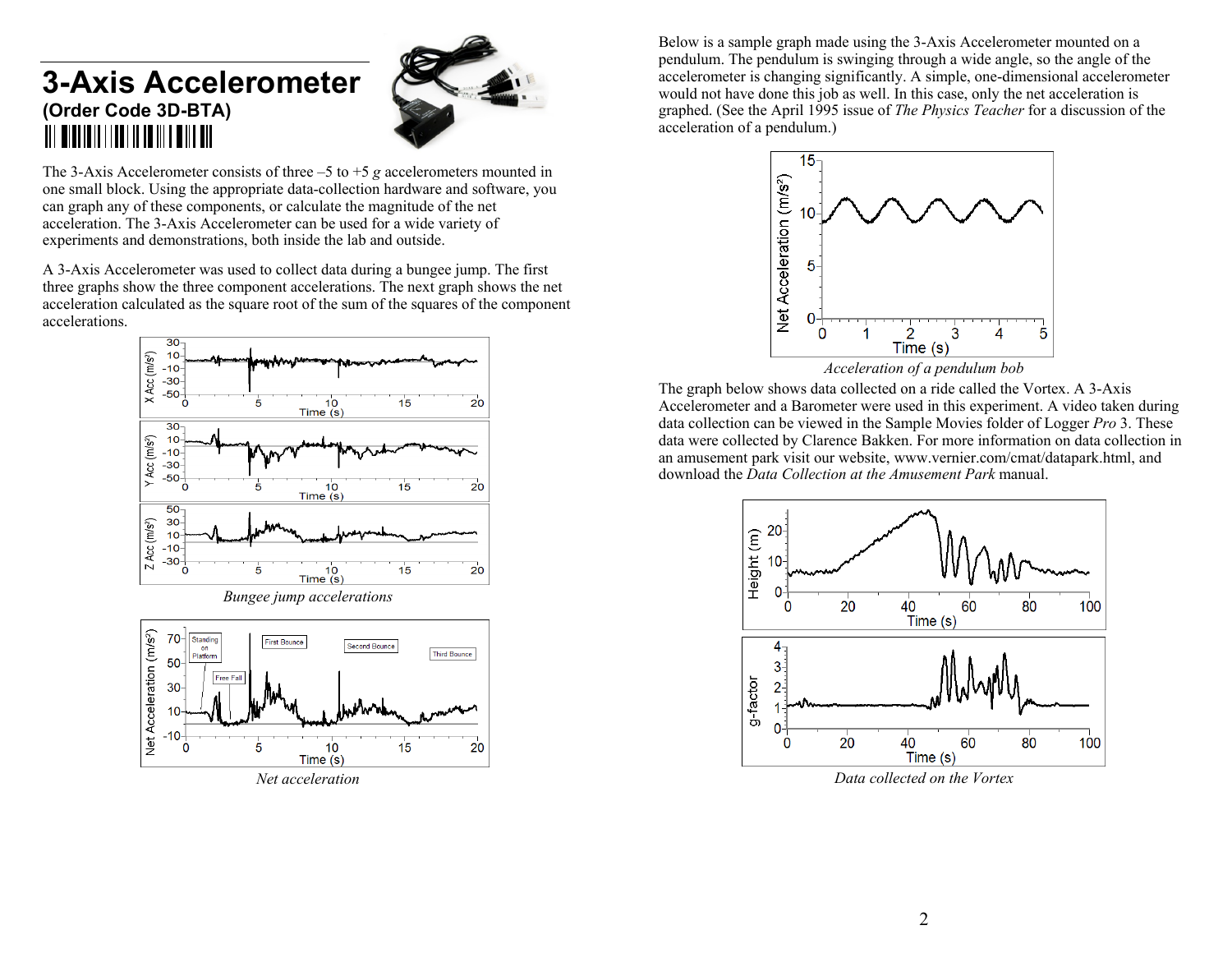# **Collecting Data with the 3-Axis Accelerometer**

This sensor can be used with the following interfaces to collect data.

- Vernier LabQuest<sup>®</sup> 2 or original LabQuest<sup>®</sup> as a standalone device or with a computer
- Vernier LabQuest<sup>®</sup> Mini with a computer
- Vernier LabPro<sup>®</sup> with a computer or TI graphing calculator
- Vernier SensorDAQ™
- $\bullet$  CBL 2™
- TI-Nspire<sup>™</sup> Lab Cradle

Here is the general procedure to follow when using the 3-Axis Accelerometer:

- 1. Connect the 3-Axis Accelerometer to the interface.
- 2. Start the data-collection software.
- 3. The software will identify the 3-Axis Accelerometer and load a default data-collection setup. You are now ready to collect data.

# **Data-Collection Software**

This sensor can be used with an interface and the following data-collection software.

- **Logger** *Pro* **3** This computer program is used with LabQuest 2, LabQuest, LabQuest Mini, LabPro, or three Go!Links.
- **Logger Lite** This computer program is used with LabQuest 2, LabQuest, LabQuest Mini, LabPro, or Go!Link.
- **LabQuest App** This program is used when LabQuest 2or LabQuest is used as a standalone device.
- **DataQuest™ Software for TI-Nspire™** This calculator application for the TI-Nspire can be used with the EasyLink or TI-Nspire Lab Cradle.
- **EasyData App** This calculator application for the TI-83 Plus and TI-84 Plus can be used with CBL 2™, LabPro, and Vernier EasyLink. We recommend version 2.0 or newer, which can be downloaded from the Vernier website, www.vernier.com/easy/easydata.html, and then transferred to the calculator. See the Vernier website, www.vernier.com/calc/software/index.html for more information on the App and Program Transfer Guidebook.
- **DataMate program** Use DataMate with LabPro or CBL 2™ and TI-73, TI-83, TI-84, TI-86, TI-89, and Voyage 200 calculators. See the LabPro and CBL 2™ Guidebooks for instructions on transferring DataMate to the calculator.
- **LabVIEW** National Instruments LabVIEW™ software is a graphical programming language sold by National Instruments. It is used with SensorDAQ and can be used with a number of other Vernier interfaces. See www.vernier.com/labview for more information.

**NOTE:** Vernier products are designed for educational use. Our products are not designed nor recommended for any industrial, medical, or commercial process such as life support, patient diagnosis, control of a manufacturing process, or industrial testing of any kind.

#### **Specifications**

| Power:                                           | $30 \text{ mA}$ $\omega$ 5 VDC             |
|--------------------------------------------------|--------------------------------------------|
| For each axis                                    |                                            |
| Range:                                           | $\pm 49$ m/s <sup>2</sup> ( $\pm 5$ g)     |
| Accuracy:                                        | $\pm 0.5$ m/s <sup>2</sup> ( $\pm 0.05$ g) |
| Frequency Response:                              | $0 - 100$ Hz                               |
| Resolution                                       |                                            |
| 13-bit (with SensorDAQ):                         | $0.018$ m/s <sup>2</sup>                   |
| 12-bit Resolution (with<br>LabQuest 2, LabQuest, |                                            |
| LabQuest Mini, LabPro,                           |                                            |
| or TI-Nspire <sup>™</sup> Lab Cradle):           | $0.037 \text{ m/s}^2$                      |
| 10-bit (with CBL 2™):                            | $0.15 \text{ m/s}^2$                       |
| Stored calibration information                   |                                            |
| slope:                                           | $30.46 \text{ m/s}^2$ /V                   |
| intercept:                                       | $-72.62$ m/s <sup>2</sup>                  |

## **How the Accelerometer Works**

The 3-Axis Accelerometer contains three acceleration-sensing integrated circuits (IC's), along with the associated electronics. It is functionally equivalent to three of our Low-g Accelerometers (LGA-BTA) mounted in a small block at orthogonal angles. Each of the accelerometers measures acceleration along one line and produces a signal on one of the three outputs. These three axes and three outputs are labeled X, Y, and Z. The IC sensors are similar to those originally designed to control the release of air bags in an automobile. This IC is micro-machined with very thin "fingers" carved in silicon. These fingers flex when accelerated. They are arranged and connected like the plates of a capacitor. As the fingers flex, the capacitance changes, and a circuit included in the IC monitors the capacitance, converting it into a voltage. An op-amp circuit amplifies and filters the signal from the IC. The net result is that the voltage varies in a linear way with acceleration. Each of the outputs is labeled with  $X$ ,  $Y$ , or  $Z$ . This corresponds with the directions shown on the label on the sensor. Accelerations are normally measured in either meters per second per second  $(m/s^2)$  or g's. One g is the acceleration due to gravity at the Earth's surface, or  $9.8 \text{ m/s}^2$ . This accelerometer will measure accelerations in the range of  $-5 g (-49 \text{ m/s}^2)$  to  $+5 g (+49 \text{ m/s}^2)$  in each direction.

This is a range of accelerations which a human body could experience without damage. Many collisions will produce much larger accelerations. In fact, dropping the Accelerometer on a hard surface from even a few centimeters can produce accelerations of a hundred *g*'s. The 3-Axis Accelerometer will not be damaged by accelerations up to 1000 *g*'s.

When properly calibrated, when the arrow representing an axis points upward, that channel reads  $+9.8$  m/s<sup>2</sup>. When an axis arrow points down, that channel should read  $-9.8$  m/s<sup>2</sup>. When an axis arrow is held horizontally, that channel will read zero. In most cases, data-collection software can be used to create a New Column to calculate the square root of the sum of the squares of the accelerations. It will be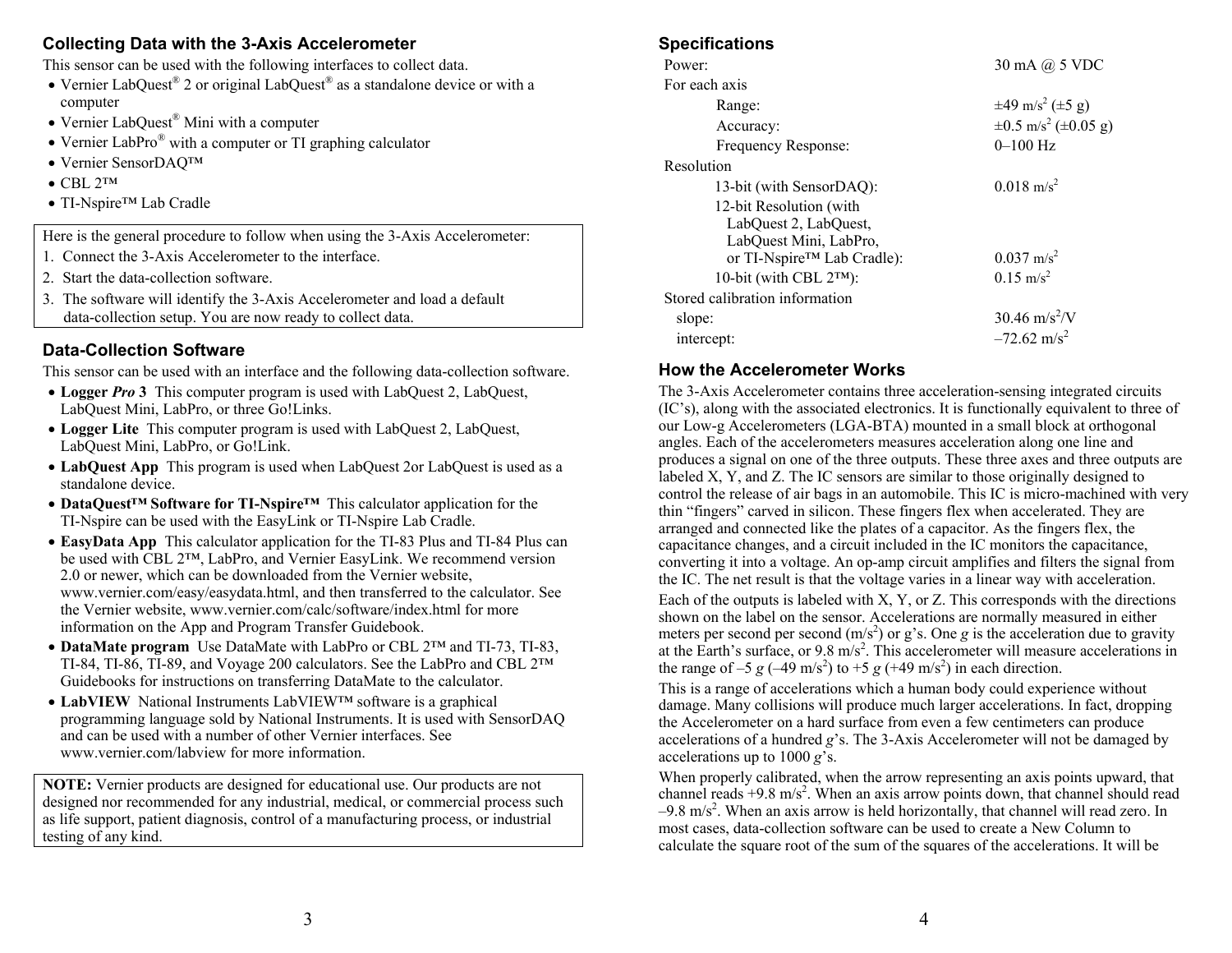equal to  $9.8 \text{ m/s}^2$  when the 3-Axis Accelerometer has no acceleration, and zero when it is in free fall. The orientation of the 3-Axis Accelerometer does not matter. To understand how this works, try holding the 3-Axis Accelerometer in your hand and very slowly rotate it about all three axes. The graph below shows the result. The graph has all three components of acceleration and the net acceleration (the square root of the sum of the squares of the accelerations). The bottom graph is the net acceleration. Notice that it stays near  $9.8 \text{ m/s}^2$  throughout all of this rotation.



*Rotating the 3-Axis Accelerometer* 

The 3-Axis Accelerometer is designed to measure small accelerations with minimal electronic noise. The noise is typically on the order of  $0.5 \text{ m/s}^2$  peak to peak. The offset voltage (voltage output at  $0 \text{ m/s}^2$ ) will drift somewhat with temperature. Vernier produces three other accelerometers:

- 25-*g* Accelerometer (ACC-BTA). Use for collision experiments or for centripetal acceleration experiments with larger accelerations.
- Low-*g* Accelerometer (LGA-BTA). This is a, one-dimensional version of the 3-Axis Accelerometer.
- Wireless Dynamics System Sensor (WDSS). A 3-axis accelerometer, altimeter, and force sensor in one unit that communicates wirelessly with your computer.

This sensor is equipped with circuitry that supports auto-ID. When used with LabQuest 2, LabQuest, LabQuest Mini, LabPro, Go! Link, SensorDAQ, TI-Nspire™ Lab Cradle, EasyLink, or CBL 2™, the data-collection software identifies the sensor and uses pre-defined parameters to configure an experiment appropriate to the recognized sensor.

## **Optional Calibration Procedure**

You should not need to calibrate this sensor. Each sensor is calibrated prior to being shipped to you. The measurement being made by this sensor is complex and can be difficult to analyze, so be sure to read the Frequently Asked Questions below. In most experiments you can simply use the default calibration, but then use the software's zeroing option and zero the sensor along the axes.

Most accelerometers, including this one, sense gravity as well as acceleration. This can make results more difficult to understand, but it provides an easy calibration method. Calibration may be done using the acceleration due to gravity. To calibrate the sensor for measuring acceleration in the horizontal direction, position the Accelerometer with the arrows pointing down for the first calibration point. Define this as  $-9.8 \text{ m/s}^2$  or –1 g. Rotate the Accelerometer so the arrows point up and use the reading for the second calibration point. Define this as  $+9.8$  m/s<sup>2</sup> or  $+1$  g. The Accelerometer will then read 0 with no acceleration when held horizontally. Repeat this procedure for each axis. If you want to calibrate for measuring acceleration in the vertical direction, follow the procedure above, but define the first calibration point as  $0 g$  or  $0 m/s<sup>2</sup>$  and the second point as  $2 g$  or  $19.6$  m/s<sup>2</sup>.

## **Using the 3-Axis Accelerometer as a Single Axis Accelerometer**

Since the 3-Axis Accelerometer is equivalent to three Low-g Accelerometers, you can use just one channel of it to study acceleration along a single axis. Mount the accelerometer so that a particular axis is in the direction of interest and monitor just that channel. If the motion is linear, it will keep the analysis simple.

## **Suggested Experiments**

Since the 3-Axis Accelerometer is equivalent to three Low-g Accelerometers, you can also do any experiment that uses only one or two axes. Examples include:

- Measure the acceleration of dynamics carts as they roll down inclines or have force applied to them.
- Measure acceleration *vs*. time on elevators, remote-controlled cars, bicycles, or automobiles.
- Use the accelerometer to measure the tilt of an object. Since each channel of the accelerometer senses the vertical component of gravity, its reading will change as its orientation is changed from horizontal to vertical. You can measure angles to the nearest degree.

The 3-Axis Accelerometer can also be used to collect data in more complex experimental settings such as:

- Amusement park rides such as roller coasters, swings, swinging ships, and Tilt-a-Whirl.
- Bungee jumps done by dolls or humans.
- Place the accelerometer and interface in a padded box and toss it in the air. Compare the three individual accelerations to the net acceleration.



*3-Axis Accelerometer tossed in the air but not rotated*